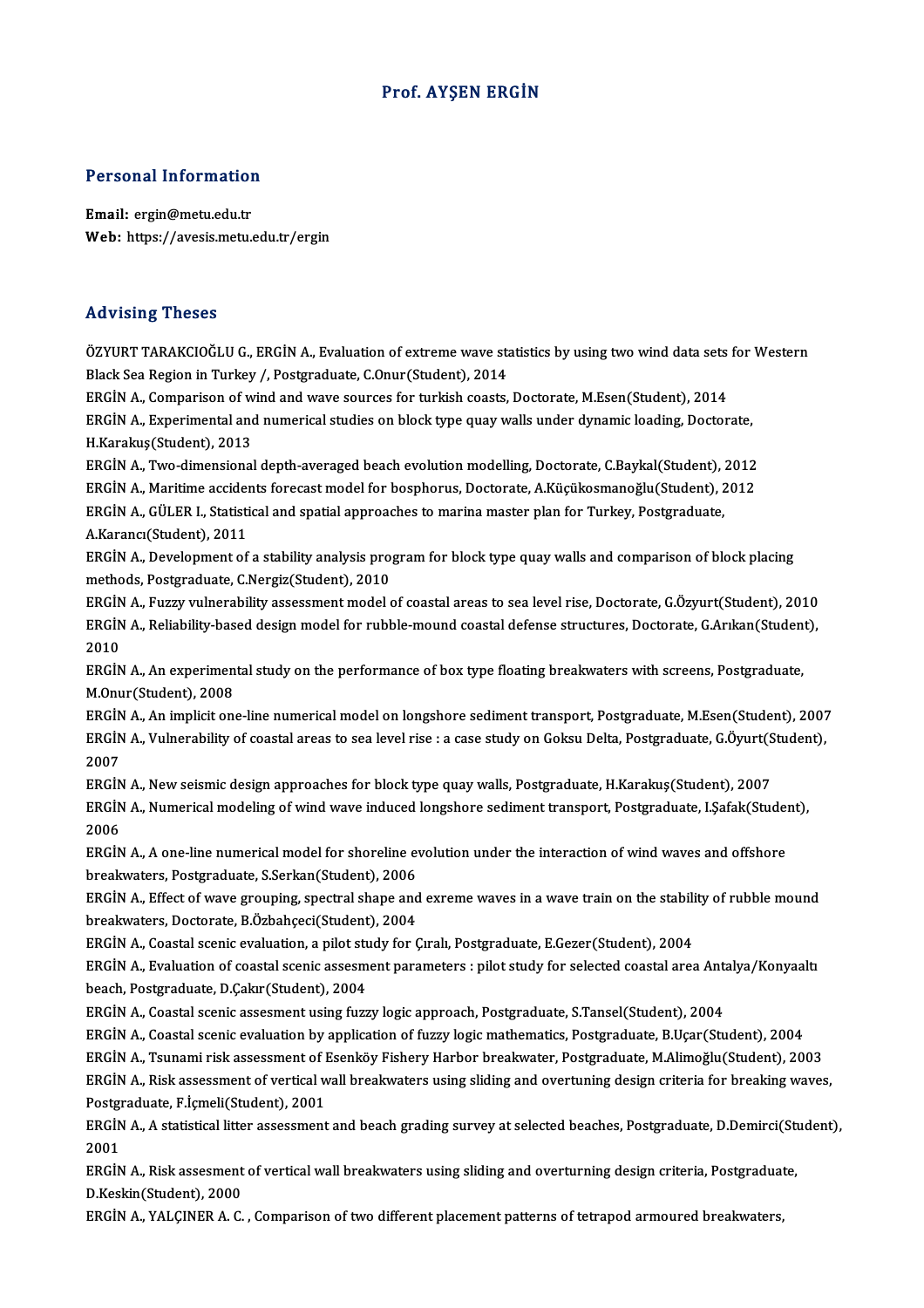Postgraduate, B.Karakaş(Student), 1999

ERGİN A., A Reliability-based risk assessment model for coastal project, Doctorate, C.Elmar(Student), 1998 Postgraduate, B.Karakaş(Student), 1999<br>ERGİN A., A Reliability-based risk assessment model for coastal project, Doctorate, C.Elmar(Student), 1998<br>ERGİN A., YALÇINER A. C. , A 3D experimental study on the stability coeffici ERGİN A., A Reliability-based risk assessment model for coastal projections and the stability correlations and the stability correlations waves., Postgraduate, H.Yüncü(Student), 1998<br>NALCINER A.C., ERCİN A. Bort parametars ERGİN A., YALÇINER A. C. , A 3D experimental study on the stability coefficients for breakwaters armoured with a<br>blocks under breaking waves., Postgraduate, H.Yüncü(Student), 1998<br>YALÇINER A. C. , ERGİN A., Port parameters blocks under breaking waves., Postgraduate, H.Yüncü(Student), 1998<br>YALÇINER A. C. , ERGİN A., Port parameters and optimization: case studies, Postgraduate, C.Yenel(Student), 1997<br>YALÇINER A. C. , ERGİN A., A 3D experimenta YALÇINER A. C., ERGİN A., Port parameters and optimization: case studies, Postgraduate, C.Yenel(Student), 1997

YALÇINER A. C. , ERGİN A., A 3D experimental study on the stability coefficients for breakwaters armored with concre<br>cubes, Postgraduate, C.Armağan(Student), 1997<br>ERGİN A., YALÇINER A. C. , An experimental investigation on

cubes, Postgraduate, C.Armağan(Student), 1997<br>ERGİN A., YALÇINER A. C. , An experimental investigation on the design of toe protection in front<br>Postgraduate, U.Cengiz(Student), 1997<br>ERGİN A., A computer simulation model fo ERGİN A., YALÇINER A. C. , An experimental investigation on the design of toe protection in front<br>Postgraduate, U.Cengiz(Student), 1997<br>ERGİN A., A computer simulation model for seaport planning., Doctorate, I.Güler(Studen

Postgraduate, U.Cengiz(Student), 1997<br>ERGİN A., A computer simulation model for seaport planning., Doctorate, I.Güler(Student), 1996<br>ERGİN A., YALÇINER A. C. , An investigation on damage coefficient of rubble mound breakwa ERGİN A., A computer simula<br>ERGİN A., YALÇINER A. C. , A<br>K.Ravakhah(Student), 1995<br>ERCİN A. Gest ənəliris for sa ERGİN A., YALÇINER A. C. , An investigation on damage coefficient of rubble mo<br>K.Ravakhah(Student), 1995<br>ERGİN A., Cost analysis for seaport, Postgraduate, K.Yalçındağ(Student), 1994<br>ERGİN A., Computer simulation model for K.Ravakhah(Student), 1995<br>ERGİN A., Cost analysis for seaport, Postgraduate, K.Yalçındağ(Student), 1994<br>ERGİN A., Computer simulation model for a container terminal., Postgraduate, T.Bakalım(Student), 1993<br>ERGİN A., Dynami

ERGİN A., Cost analysis for seaport, Postgraduate, K.Yalçındağ(Student), 1994<br>ERGİN A., Computer simulation model for a container terminal., Postgraduate, T.Bakalım(Student),<br>ERGİN A., Dynamic stability of rubble-mound bre

# екым A., Dynamic stability or rubble-mound breakwaters, Postgraduate, H.Cemal(student), I<br>Articles Published in Journals That Entered SCI, SSCI and AHCI Indexes

- **Tricles Published in Journals Tha**<br>I. Coastal Scenery: An Introduction<br>Pangel Puitrage N. Williams A.T., EPO Rangel-Buitrago N., Williams A.T., ERGİN A., Anfuso G., Micallef A., Pranzini E.<br>Rangel-Buitrago N., Williams A.T., ERGİN A., Anfuso G., Micallef A., Pranzini E.<br>COASTAL SCENERY, EVALUATION AND MANACEMENT vol 26 nm 1 16 20 I. Coastal Scenery: An Introduction<br>Rangel-Buitrago N., Williams A. T. , ERGİN A., Anfuso G., Micallef A., Pranzini E.<br>COASTAL SCENERY: EVALUATION AND MANAGEMENT, vol.26, pp.1-16, 2019 (Journal Indexed in SCI) Rangel-Buitrago N., Williams A. T. , ERGİN A., Anfuso G., Micallef A., Pranzini<br>COASTAL SCENERY: EVALUATION AND MANAGEMENT, vol.26, pp.1-16, 20<br>II. Coastal Scenery Assessment by Means of a Fuzzy Logic Approach<br>ERCİN A
- II. Coastal Scenery Assessment by Means of a Fuzzy Logic Approach<br>ERGİNA. COASTAL SCENERY:EVALUATIONANDMANAGEMENT,vol.26,pp.67-106,2019 (Journal Indexed inSCI)

ERGİN A.<br>COASTAL SCENERY: EVALUATION AND MANAGEMENT, vol.26, pp.67-106, 2019 (Journal Indexed in SCI)<br>III. Dynamic responses of two blocks under dynamic loading using experimental and numerical studies<br>Giban H. K., ERGİN A Cihan H. K. , ERGİN A., Cihan K., GÜLER I.<br>APPLIED OCEAN RESEARCH, vol.49, pp.72-82, 2015 (Journal Indexed in SCI) Dynamic responses of two blocks under dynamic loading using experient Cihan H. K. , ERGİN A., Cihan K., GÜLER I.<br>APPLIED OCEAN RESEARCH, vol.49, pp.72-82, 2015 (Journal Indexed in SCI)<br>Two Dimensional Donth Avenaged Boach

# Cihan H. K. , ERGİN A., Cihan K., GÜLER I.<br>APPLIED OCEAN RESEARCH, vol.49, pp.72-82, 2015 (Journal Indexed in SCI)<br>IV. Two-Dimensional Depth-Averaged Beach Evolution Modeling: Case Study of the Kizilirmak River<br>Mouth T Two-Dimensional Depth-<br>Mouth, Turkey<br>Baykal C., ERGİN A., Guler I.<br>JOUPNAL OE WATERWAY B

Mouth, Turkey<br>Baykal C., ERGIN A., Guler I. Mouth, Turkey<br>Baykal C., ERGİN A., Guler I.<br>JOURNAL OF WATERWAY PORT COASTAL AND OCEAN ENGINEERING, vol.140, no.3, 2014 (Journal Indexed in SCI)<br>Assessing and managing assensyy of the Caribbean Ceast of Celambia

- V. Assessing and managing scenery of the Caribbean Coast of Colombia<br>Rangel-Buitrago N., Correa I. D., Anfuso G., ERGIN A., Williams A. T. JOURNAL OF WATERWAY PORT COASTAL AND OCEAN ENGINEERI<br>Assessing and managing scenery of the Caribbean Coast of<br>Rangel-Buitrago N., Correa I.D., Anfuso G., ERGİN A., Williams A.T.<br>TOUDISM MANACEMENT vol 25. np.41.59.2012 (Ja Assessing and managing scenery of the Caribbean Coast of Colom<br>Rangel-Buitrago N., Correa I. D. , Anfuso G., ERGIN A., Williams A. T.<br>TOURISM MANAGEMENT, vol.35, pp.41-58, 2013 (Journal Indexed in SSCI)<br>A Quantitative Stud
- VI. A Quantitative Study for Evaluation of Coastal Scenery<br>ERGIN A.. KARAESMEN E.. Ucar B. TOURISM MANAGEMENT, vol.35, <sub>]</sub><br>A Quantitative Study for Evalu<br>ERGİN A., KARAESMEN E., Ucar B.<br>JOUPNAL OF COASTAL PESEARCE JOURNAL OF COASTAL RESEARCH, vol.27, no.6, pp.1065-1075, 2011 (Journal Indexed in SCI) ERGIN A., KARAESMEN E., Ucar B.<br>JOURNAL OF COASTAL RESEARCH, vol.27, no.6, pp.1065-1075, 2011 (Journal Indexed in SCI)<br>VII. Evaluating coastal scenery using fuzzy logic: Application at selected sites in Western Black S

**JOURNAL OF COASTAL RESE<br>Evaluating coastal scener<br>coastal region of Turkey**<br>EPC<sup>iNA</sup> Ö<sup>7ÖLCER</sub> i HASA</sup> Evaluating coastal scenery usi<br>coastal region of Turkey<br>ERGİN A., ÖZÖLÇER İ. H. , Sahin F.<br>OCEAN ENCINEEPINC, vol 37. no. coastal region of Turkey<br>ERGİN A., ÖZÖLÇER İ. H. , Sahin F.<br>OCEAN ENGINEERING, vol.37, no.7, pp.583-591, 2010 (Journal Indexed in SCI)<br>Improving Coastal Vulperability Assessments to Sea Lavel Bise: A Nex

## ERGİN A., ÖZÖLÇER İ. H. , Sahin F.<br>OCEAN ENGINEERING, vol.37, no.7, pp.583-591, 2010 (Journal Indexed in SCI)<br>VIII. Improving Coastal Vulnerability Assessments to Sea-Level Rise: A New Indicator-Based Methodology<br>for Decis OCEAN ENGINEERING,<br>Improving Coastal V<br>for Decision Makers<br>ÖZVUPT TARAKCIOČI U

ÖZYURT TARAKCIOĞLU G., ERGİN A.

JOURNAL OF COASTAL RESEARCH, vol.26, no.2, pp.265-273, 2010 (Journal Indexed in SCI)

ÖZYURT TARAKCIOĞLU G., ERGİN A.<br>JOURNAL OF COASTAL RESEARCH, vol.26, no.2, pp.265-273, 2010 (Journal Indexed in SCI)<br>IX. Application of Sea Level Rise Vulnerability Assessment Model to Selected Coastal Areas of Turkey<br> JOURNAL OF COASTAL RESEARCH, v<br>Application of Sea Level Rise Vu<br>ÖZYURT TARAKCIOĞLU G., ERGİN A.<br>JOUPNAL OF COASTAL PESEARCH p Application of Sea Level Rise Vulnerability Assessment Model to Sele<br>ÖZYURT TARAKCIOĞLU G., ERGİN A.<br>JOURNAL OF COASTAL RESEARCH, pp.248-251, 2009 (Journal Indexed in SCI)<br>Design weight of armeur stans sonsidering the effe

ÖZYURT TARAKCIOĞLU G., ERGİN A.<br>JOURNAL OF COASTAL RESEARCH, pp.248-251, 2009 (Journal Indexed in SCI)<br>X. Design weight of armour stone considering the effect of extreme waves<br>Ozbahceci B. O. , ERGİN A. JOURNAL OF COASTAL RE<br><mark>Design weight of armo</mark><br>Ozbahceci B. O. , ERGİN A.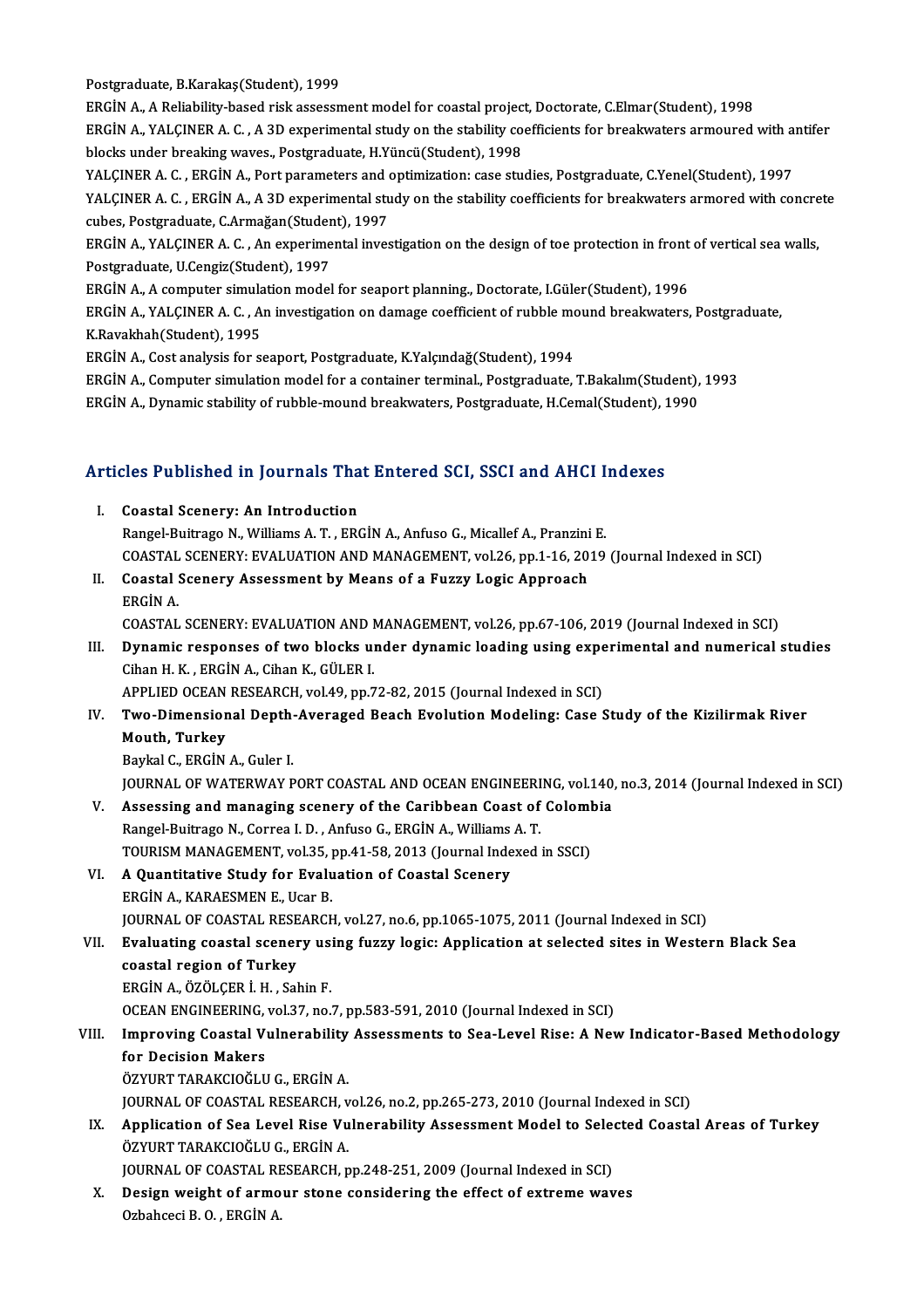OCEAN ENGINEERING, vol.35, pp.393-399, 2008 (Journal Indexed in SCI)<br>I itter estegenination of beeghes in welce, UK by multi lever noun

- OCEAN ENGINEERING, vol.35, pp.393-399, 2008 (Journal Indexed in SCI)<br>XI. Litter categorization of beaches in wales, UK by multi-layer neural networks OCEAN ENGINEERING, vol.35, pp.393-399, 2001<br>Litter categorization of beaches in wales,<br>BALAS C. E. , Williams A. T. , ERGİN A., Koc M. L.<br>JOUPNAL OF COASTAL PESEARCH pp.1515-15 Litter categorization of beaches in wales, UK by multi-layer neural netw<br>BALAS C. E. , Williams A. T. , ERGİN A., Koc M. L.<br>JOURNAL OF COASTAL RESEARCH, pp.1515-1519, 2006 (Journal Indexed in SCI)<br>Performange of perforated BALAS C. E. , Williams A. T. , ERGİN A., Koc M. L.<br>JOURNAL OF COASTAL RESEARCH, pp.1515-1519, 2006 (Journal Indexed in SCI)<br>XII. Performance of perforated breakwaters constructed with geotextile tubes<br>VALGINER A. G. ERGİN
- JOURNAL OF COASTAL RESEARCH, pp.1515-1519, 2006 (Journal Indexed in SCI)<br>Performance of perforated breakwaters constructed with geotextile tul<br>YALÇINER A. C., ERGİN A., Pamukcu S., Derun B. A. Performance of perforated breakwaters constructed with geotextile t<br>YALÇINER A. C. , ERGİN A., Pamukcu S., Derun B. A.<br>JOURNAL OF COASTAL RESEARCH, pp.750-753, 2006 (Journal Indexed in SCI)<br>Coastal scanis evaluation: A stu YALÇINER A. C., ERGİN A., Pamukcu S., Derun B. A.<br>JOURNAL OF COASTAL RESEARCH, pp.750-753, 2006 (Journal Indexed in SCI)<br>XIII. Coastal scenic evaluation: A study of some dalmatian (Croatia) areas<br>ERCİN A. Karakaya T. Misal
- FOURNAL OF COASTAL RESEARCH, pp.750-753, 2006 (Jo<br>Coastal scenic evaluation: A study of some dalmati<br>ERGİN A., Karakaya T., Micallef A., Radic M., Williams A. T.<br>JOURNAL OF COASTAL RESEARCH pp.808, 902, 2006 (Jo XIII. Coastal scenic evaluation: A study of some dalmatian (Croatia) areas<br>ERGIN A., Karakaya T., Micallef A., Radic M., Williams A. T.<br>JOURNAL OF COASTAL RESEARCH, pp.898-902, 2006 (Journal Indexed in SCI) ERGİN A., Karakaya T., Micallef A., Radic M., Williams A. T.<br>JOURNAL OF COASTAL RESEARCH, pp.898-902, 2006 (Journal Indexed<br>XIV. Damage risk assessment of breakwaters under tsunami attack<br>Frgin A. Balse G. E
- **JOURNAL OF COAS<br>Damage risk asse<br>Ergin A., Balas C. E.<br>NATUPAL HAZARD** Damage risk assessment of breakwaters under tsunami attack<br>Ergin A., Balas C. E.<br>NATURAL HAZARDS, vol.39, no.2, pp.231-243, 2006 (Journal Indexed in SCI)<br>Poliability Pasad Bisk Assessment of Pubble Mound Preskwaters Un
- Ergin A., Balas C. E.<br>NATURAL HAZARDS, vol.39, no.2, pp.231-243, 2006 (Journal Indexed in SCI)<br>XV. Reliability-Based Risk Assessment of Rubble Mound Breakwaters Under Tsunami Attack<br>ERC<sup>IN A.</sup> BALAS C. E NATURAL HAZARDS,<br>Reliability-Based Ri<br>ERGİN A., BALAS C. E.<br>IQUPNAL OF COASTA Reliability-Based Risk Assessment of Rubble Mound Breakwaters Und<br>ERGİN A., BALAS C. E.<br>JOURNAL OF COASTAL RESEARCH, pp.266-272, 2002 (Journal Indexed in SCI)<br>The use of multivariate statistical techniques to establish boa
- ERGIN A., BALAS C. E.<br>JOURNAL OF COASTAL RESEARCH, pp.266-272, 2002 (Journal Indexed in SCI)<br>XVI. The use of multivariate statistical techniques to establish beach debris pollution sources<br>Tuder D. T. Williams A. T. Bander JOURNAL OF COASTAL RESEARCH, pp.266-272, 2002 (Journal<br>The use of multivariate statistical techniques to establi<br>Tudor D. T. , Williams A. T. , Randerson P., ERGİN A., Earll R. E.<br>JOURNAL OF COASTAL RESEARCH pp.716, 725, 2 The use of multivariate statistical techniques to establish beach debri<br>Tudor D. T. , Williams A. T. , Randerson P., ERGİN A., Earll R. E.<br>JOURNAL OF COASTAL RESEARCH, pp.716-725, 2002 (Journal Indexed in SCI)<br>The Effect o Tudor D. T. , Williams A. T. , Randerson P., ERGİN A., Earll R. E.<br>JOURNAL OF COASTAL RESEARCH, pp.716-725, 2002 (Journal Indexed in SCI)<br>XVII. The Effect of the Use of Wave Data for the Numerical Simulation of Shoreline E
- JOURNAL OF COASTAL RESEARCH, pp.716-725, 2002 (Journal Indexed in SCI)<br>The Effect of the Use of Wave Data for the Numerical Simulation of S.<br>Guler I., ERGİN A., YALÇINER A. C.<br>JOURNAL OF COASTAL RESEARCH, pp.195-200, 1998 The Effect of the Use of Wave Data for the Numerical Simulation of SI<br>Guler I., ERGİN A., YALÇINER A. C.<br>JOURNAL OF COASTAL RESEARCH, pp.195-200, 1998 (Journal Indexed in SCI)<br>Pubble mound broakwaters with S. shane dosisn Guler I., ERGIN A., YALÇINER A. C.<br>JOURNAL OF COASTAL RESEARCH, pp.195-200, 1998 (J<br>XVIII. Rubble-mound breakwaters with S-shape design<br>Exgin A. Gunbak A. B. Yanmaz A. M.
- JOURNAL OF COASTAL RESEARCH, p<br>Rubble-mound breakwaters with<br>Ergin A., Gunbak A. R. , Yanmaz A. M.<br>Journal of Waterway, Bort, Coastal at Ergin A., Gunbak A. R. , Yanmaz A. M.<br>Journal of Waterway, Port, Coastal and Ocean Engineering, vol.115, pp.579-593, 1989 (Journal Indexed in SCI)

#### Articles Published in Other Journals

rticles Published in Other Journals<br>I. Economic analysis in port planning by computer simulation<br>ERCIN A YALCINER A C Economic analysis in p<br>ERGİN A., YALÇINER A. C.<br>Doga Turkish Journal of L Doga, Turkish Journal of Engineering & Environmental Sciences, vol.15, no.3, pp.247-258, 1991 (Refereed Journals of Other Institutions) ERGIN A, YALCINER A C.

#### Books&Book Chapters

ooks & Book Chapters<br>I. Intervention of Human Activities on Geomorphological Evolution of Coastal Areas: Cases from<br>Turkey Interver<br>Interver<br>PAVKAL Intervention of Human Acti<br>Turkey<br>BAYKAL C., ERGİN A., GÜLER I.<br>in: Studies en Envirenmental e

Turkey<br>BAYKAL C., ERGİN A., GÜLER I.<br>in: Studies on Environmental and Applied Geomorphology, Tommaso Piacentini, Enrico Miccadei, Editor, Intech,<br>Rijeka, pp.119-140, 2019 BAYKAL C., ERGİN A., GÜLER I.

#### Refereed Congress / Symposium Publications in Proceedings

efereed Congress / Symposium Publications in Proceedings<br>I. DÜZENLİ DALGALARIN İLERLEYİŞİNİN BENZETİMİNDE SWASH SAYISAL MODELİNİN<br>REREORMANSININ DEĞERI ENDIRLI MESİ PERFORMANSININ DEĞERLENDİRİLMESİ DÜZENLI DALGALARIN İLERLEYIŞININ BENZETIMINDE SWASH SAYISAL M<br>PERFORMANSININ DEĞERLENDIRILMESI<br>GÜLER H. G. , IŞIK E., SHARGHIVAND N., GÖRAL K. D. , BAYKAL C., GÜLER I., ERGİN A.<br>IMO 9. Ulusal Kur Mühardialiği Samnayınının PERFORMANSININ DEĞERLENDİRİLMESİ<br>GÜLER H. G. , IŞIK E., SHARGHIVAND N., GÖRAL K. D. , BAYKAL C., GÜLER I., ERGİN A.<br>İMO 9. Ulusal Kıyı Mühendisliği Sempozyumu, Adana, Turkey, 1 - 03 November 2018<br>Kuy Mühandisliği Uygulamal GÜLER H. G. , IŞIK E., SHARGHIVAND N., GÖRAL K. D. , BAYKAL C., G<br>İMO 9. Ulusal Kıyı Mühendisliği Sempozyumu, Adana, Turkey, 1 - 03<br>II. Kıyı Mühendisliği Uygulamalarında Tasarım Dalgası ve Risk